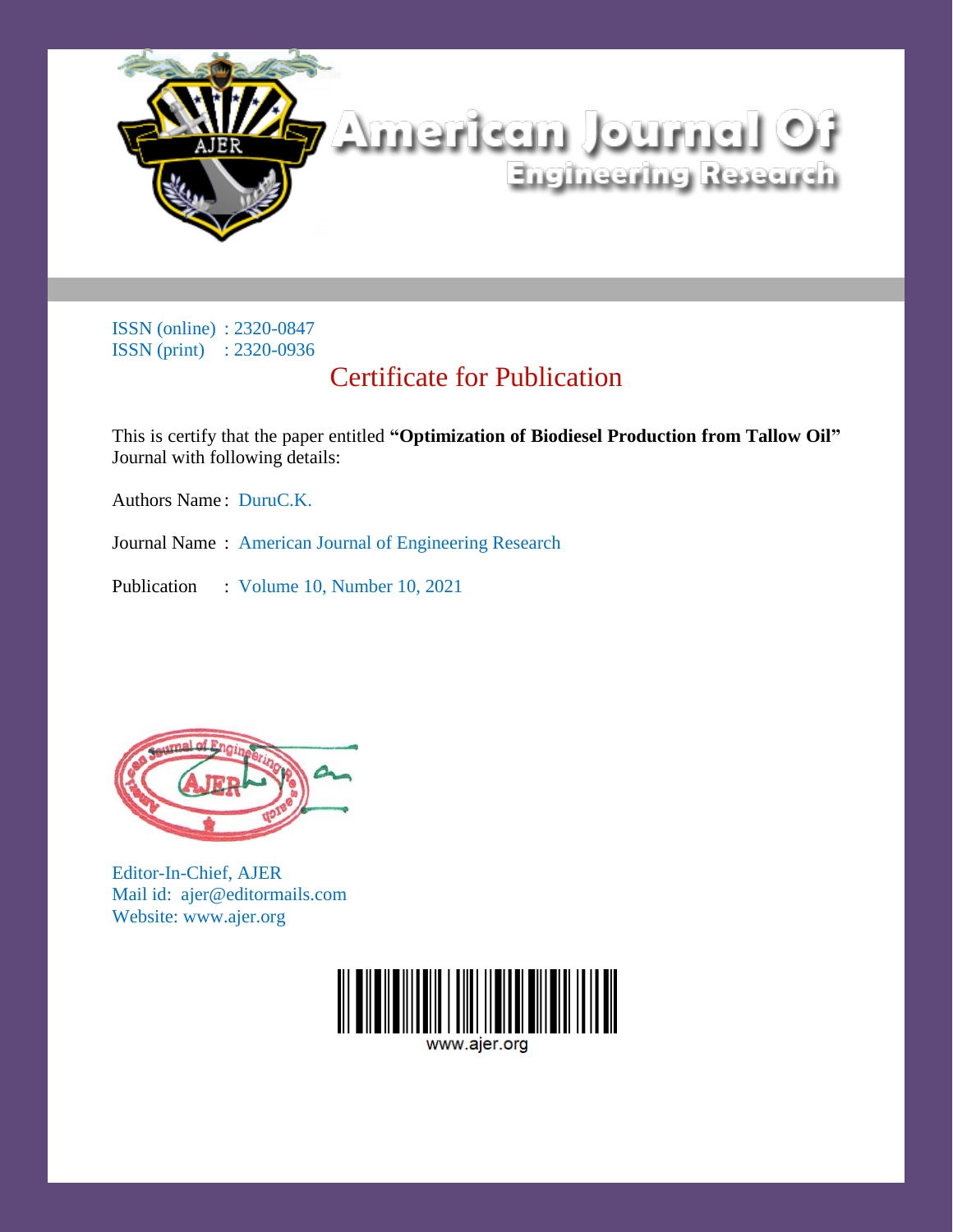

ISSN (online) : 2320-0847 ISSN (print) : 2320-0936

### Certificate for Publication

This is certify that the paper entitled **"Optimization of Biodiesel Production from Tallow Oil"** Journal with following details:

Authors Name: Kamen F.L.

Journal Name : American Journal of Engineering Research

Publication : Volume 10, Number 10, 2021



Editor-In-Chief, AJER Mail id: ajer@editormails.com Website: www.ajer.org

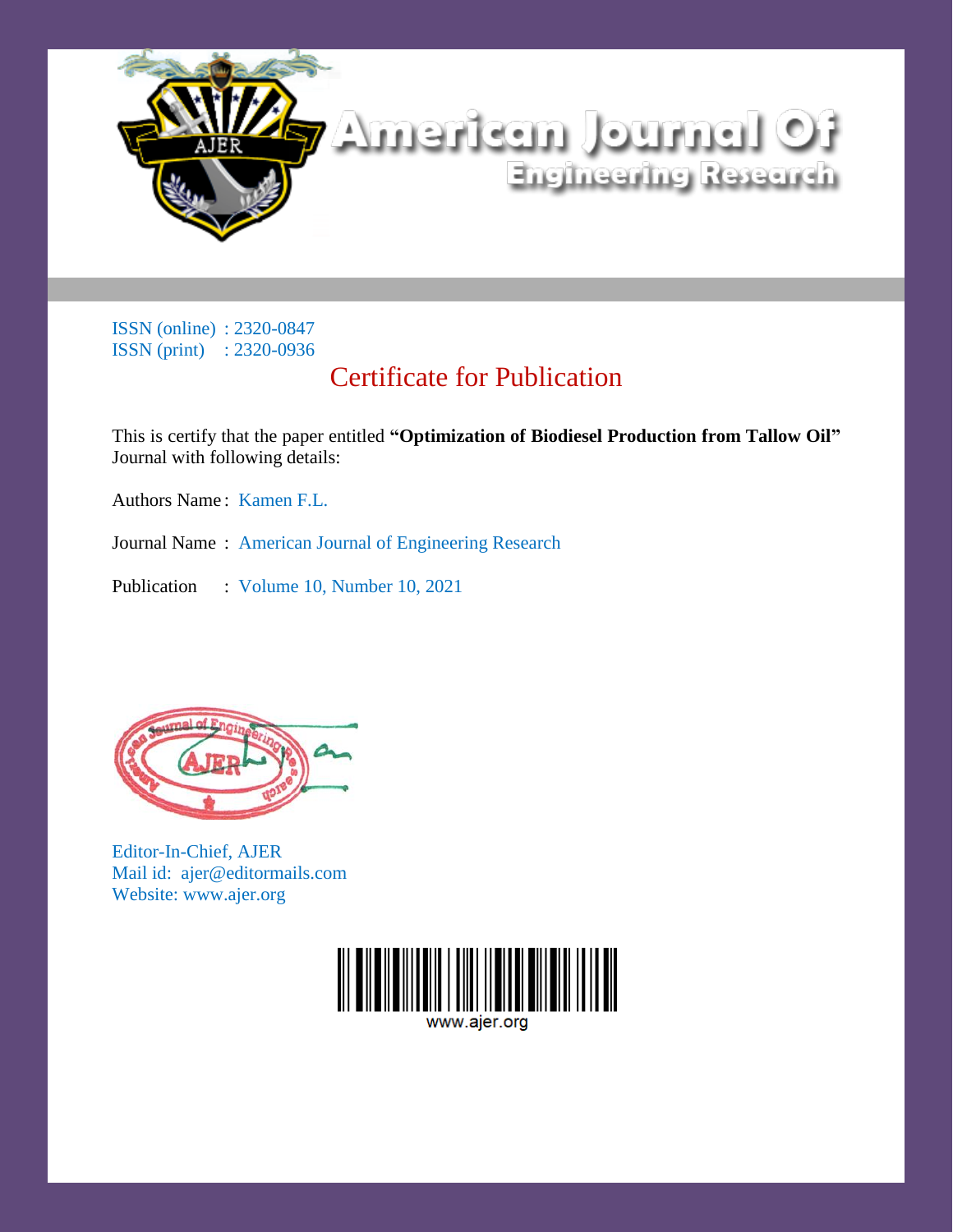

# tO listriucl titsbrettik Engineering Research

ISSN (online) : 2320-0847 ISSN (print) : 2320-0936

## Certificate for Publication

This is certify that the paper entitled **"Optimization of Biodiesel Production from Tallow Oil"** Journal with following details:

Authors Name: Ike I.S.

Journal Name : American Journal of Engineering Research

Publication : Volume 10, Number 10, 2021



Editor-In-Chief, AJER Mail id: ajer@editormails.com Website: www.ajer.org